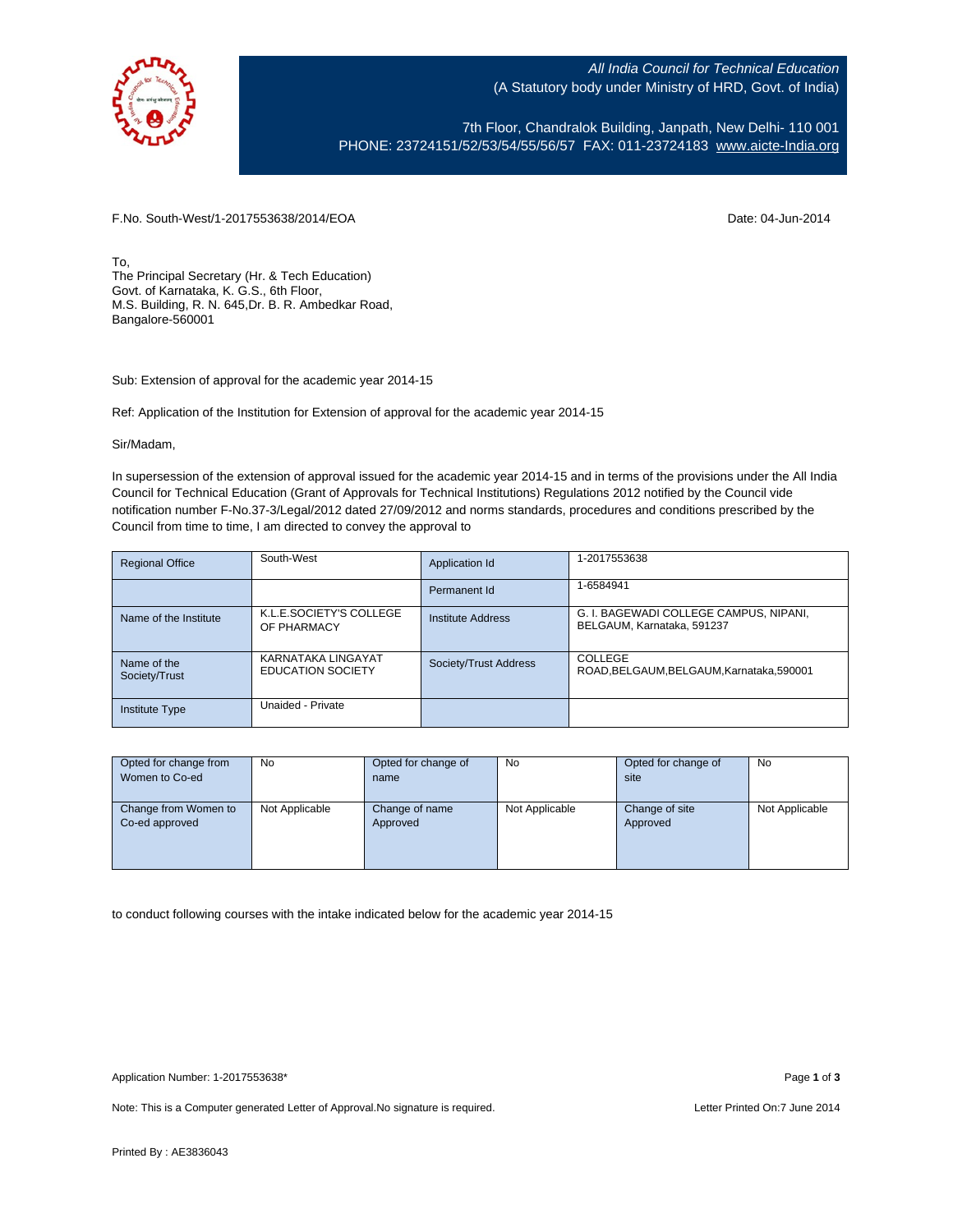## All India Council for Technical Education (A Statutory body under Ministry of HRD, Govt. of India)



7th Floor, Chandralok Building, Janpath, New Delhi- 110 001 PHONE: 23724151/52/53/54/55/56/57 FAX: 011-23724183 [www.aicte-India.org](http://www.aicte-india.org/)

| Application Id: 1-2017553638<br>Program | Shift        | Level                               | Course               | Full/Part Time             | <b>Affiliating Body</b>                                       | Intake 2013-14 | Approved for<br>Intake<br>$14-15$ | NRI Approval status | PIO Approval status | Collaboration<br>Foreign Collabor<br>Approval status |
|-----------------------------------------|--------------|-------------------------------------|----------------------|----------------------------|---------------------------------------------------------------|----------------|-----------------------------------|---------------------|---------------------|------------------------------------------------------|
| PHARMACY                                | 1st<br>Shift | <b>DIPLOMA</b>                      | <b>PHARMACY</b>      | <b>FULL</b><br><b>TIME</b> | None,                                                         | 60             | 60                                | <b>NA</b>           | <b>NA</b>           | N                                                    |
| PHARMACY                                | 1st<br>Shift | POST<br><b>GRADUA</b><br>TE         | <b>PHARMACEUTICS</b> | <b>FULL</b><br><b>TIME</b> | Rajiv Gandhi<br>University of<br>Health Science,<br>Bangalore | 18             | 18                                | <b>NA</b>           | <b>NA</b>           | N                                                    |
| PHARMACY                                | 1st<br>Shift | <b>UNDER</b><br><b>GRADUA</b><br>TE | PHARMACY             | <b>FULL</b><br><b>TIME</b> | Rajiv Gandhi<br>University of<br>Health Science,<br>Bangalore | 60             | 60                                | <b>NA</b>           | <b>NA</b>           | N                                                    |

• Validity of the course details may be verified at www.aicte-india.org>departments>approvals

The above mentioned approval is subject to the condition that K.L.E.SOCIETY'S COLLEGE OF PHARMACY shall follow and adhere to the Regulations, guidelines and directions issued by AICTE from time to time and the undertaking / affidavit given by the institution along with the application submitted by the institution on portal and subsequently upload and update the student/ faculty/ other data on portal as per the time schedule which will be intimated by AICTE.

In case of any differences in content in this Computer generated Extension of Approval Letter, the content/information as approved by the Executive Council / General Council as available on the record of AICTE shall be final and binding.

Strict compliance of Anti-Ragging Regulation:- Approval is subject to strict compliance of provisions made in AICTE Regulation notified vide F. No. 37-3/Legal/AICTE/2009 dated July 1, 2009 for Prevention and Prohibition of Ragging in Technical Institutions. In case Institution fails to take adequate steps to Prevent Ragging or fails to act in accordance with AICTE Regulation or fails to punish perpetrators or incidents of Ragging, it will be liable to take any action as defined under clause 9(4) of the said Regulation.

**(Dr. Kuncheria P. Isaac)**

Member Secretary, AICTE

Application Number: 1-2017553638\* Page **2** of **3**

Note: This is a Computer generated Letter of Approval.No signature is required. Letter Printed On:7 June 2014